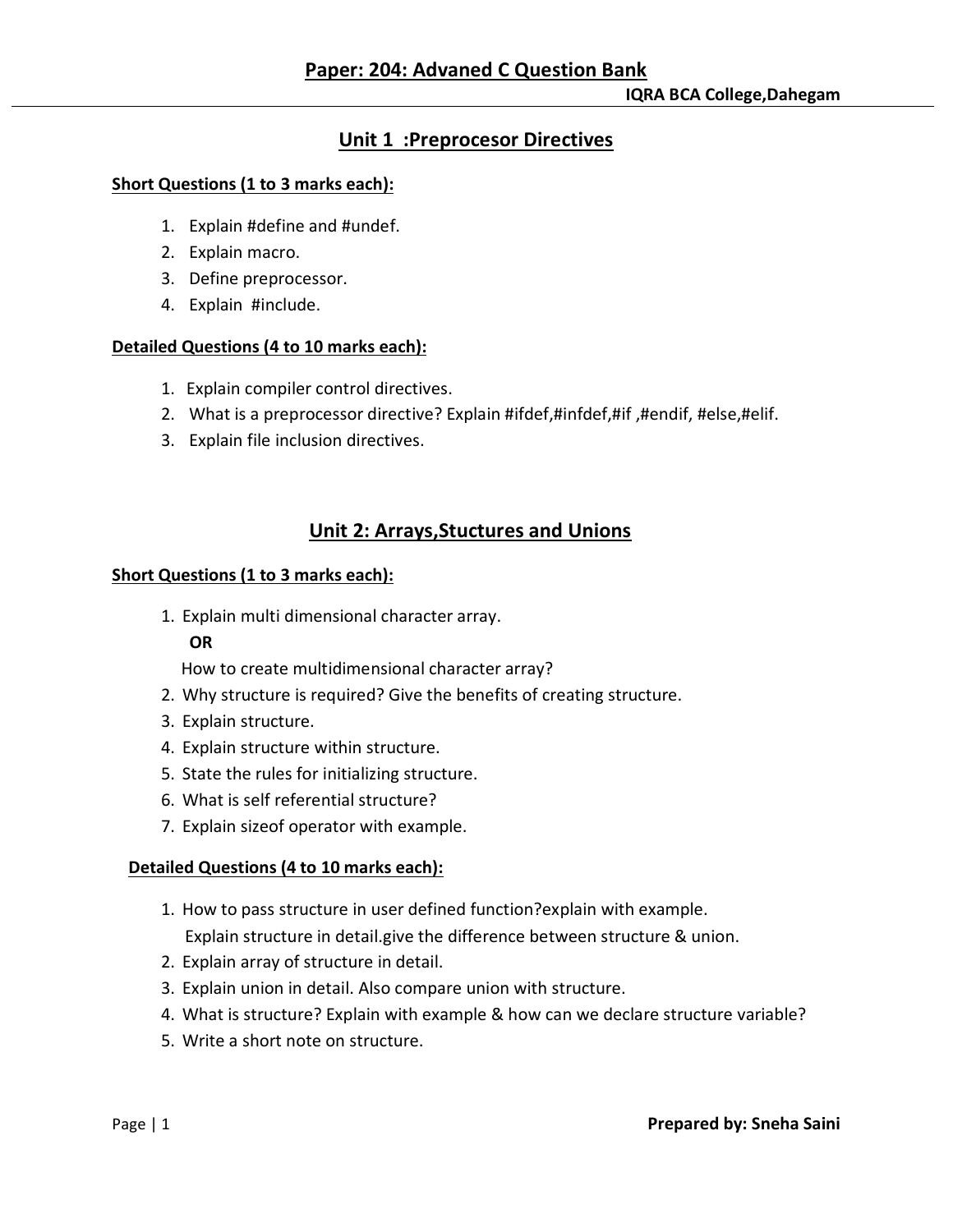# **Unit 3: User-defined functions & Pointers**

#### **Short Questions (1 to 3 marks each):**

- 1. What are the needs of user defined functions?
- 2. What is array of pointer?
- 3. Distinguish between (\*n)[10] and \*n[10].
- 4. Explain value and address operator.
- 5. Define NULL pointer.
- 6. What is pointer?
- 7. What is UDF? List the parts of UDF.
- 8. What is difference between actual parameter & formal parameter?
- 9. What is divide & conquer?
- 10. What is modular programming?

### **Detailed Questions (4 to 10 marks each):**

- 1. Explain different elements of functions.
- 2. Write a short note on pointer.
- 3. Explain function prototype in detail.
- 4. Explain pointer in detail with example.
- 5. Explain different categories of user defined functions in C.
- 6. WAP to accept 3 number & display maximum number from them using user defined function.
- 7. Explain call by value and call by reference with example.
- 8. What is recursive function? Write a program to find factorial of a number using recursion.
- 9. What is array? How can we pass character array to a function?
- 10. Explain pointer to an array.

# **Unit 4: File handling in C**

## **Short Questions (1 to 3 marks each):**

- 1. Explain fflush() .
- 2. Explain fscanf().
- 3. Explain EOF.